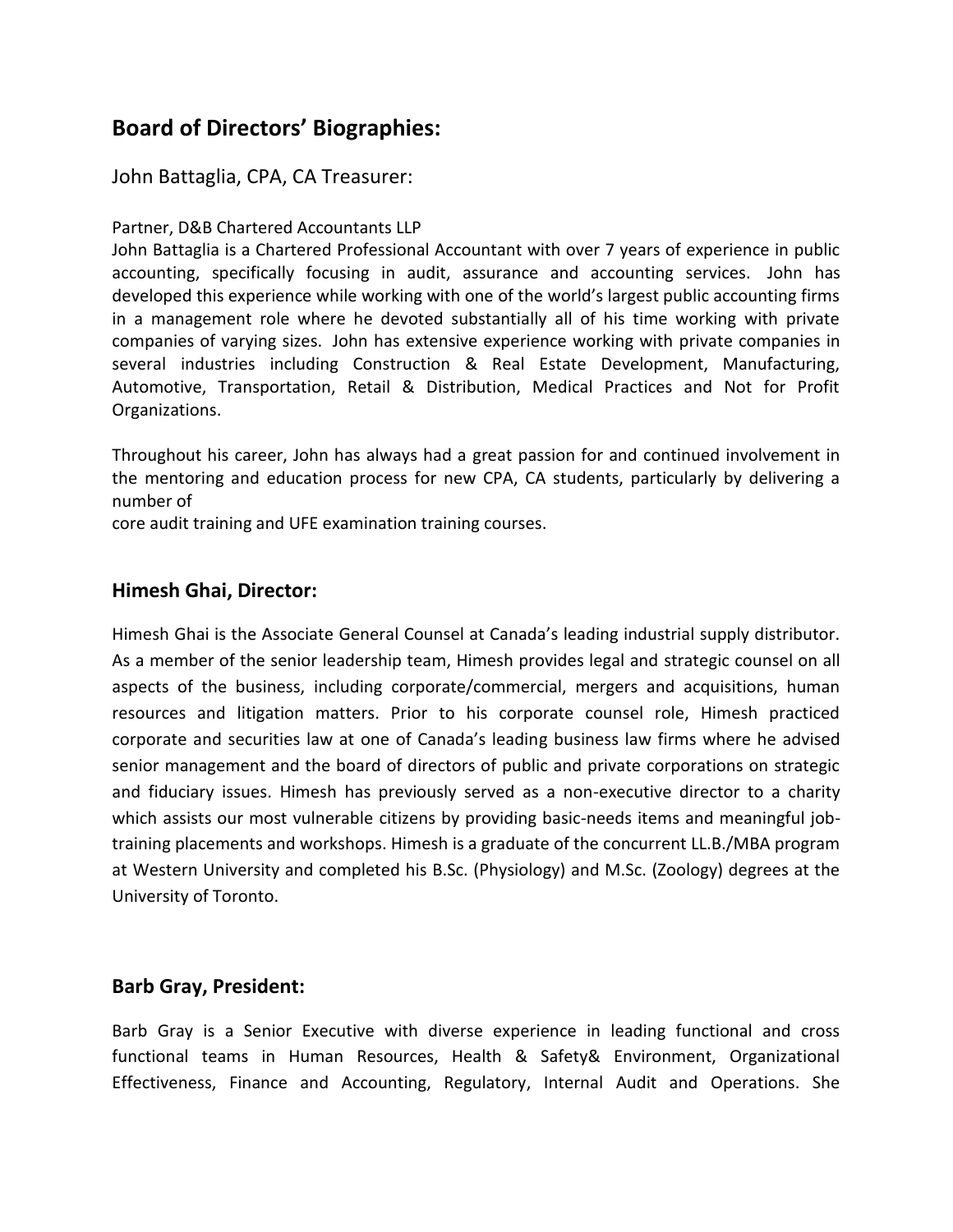successfully led two different organizations through a merger and acquisition. Currently she is leading her organizations business transformation initiative based on Excellence Canada's framework, which focuses on Excellence, Innovation and Wellness. She is passionate about helping non-profit organizations and is highly involved as a member of the Board of Directors at York Region's Children's Aid Society and Vice-President of the Board of Directors of Palcare Network. She is a member of the Human Resources Professional Association and is a mentor within the York Region Chapter. She is a volunteer with Excellence Canada as part of an Advisory Committee and participates in verifications. She completed her Undergraduate Degree at Wilfrid Laurier University and is currently an MBA candidate 2014-2016 with Queens University.

# **Shannon Landry, Director:**

As Vice President/Chief Nursing Officer at an acute care organization Shannon Landry brings experience in many different levels of nursing. Shannon has worked in various roles as a clinical nurse and in administrative roles. As a neonatal nurse, Shannon has a passion for ensuring the patient and family experience is compassionate, caring and of the best possible care that can be provided.

Shannon oversees all clinical areas within the hospital that she currently works at and supports Pharmacy, Diagnostic Imaging and Laboratory Services. A focus on quality patient care and risk mitigation is of priority within Shannon's portfolio.

Shannon received her undergraduate degree for a Bachelors of Science in Nursing at McMaster University and completed a Masters in Nursing with a nursing administration focus from the University of Toronto. Shannon brings with her a broad spectrum of healthcare experience from hospital services to Ministry of Health and Long Term Care work.

# **Matthew Elloitt Lui, Secretary:**

Matthew Lui is a Professional Services Consultant with a professional background spanning multiple operational areas including product management, marketing, business intelligence, and client services. Matthew works to deliver high impact solutions to Fortune 1000 clients, driving tangible, quantifiable results through a combination of software implementation and business process redesign.